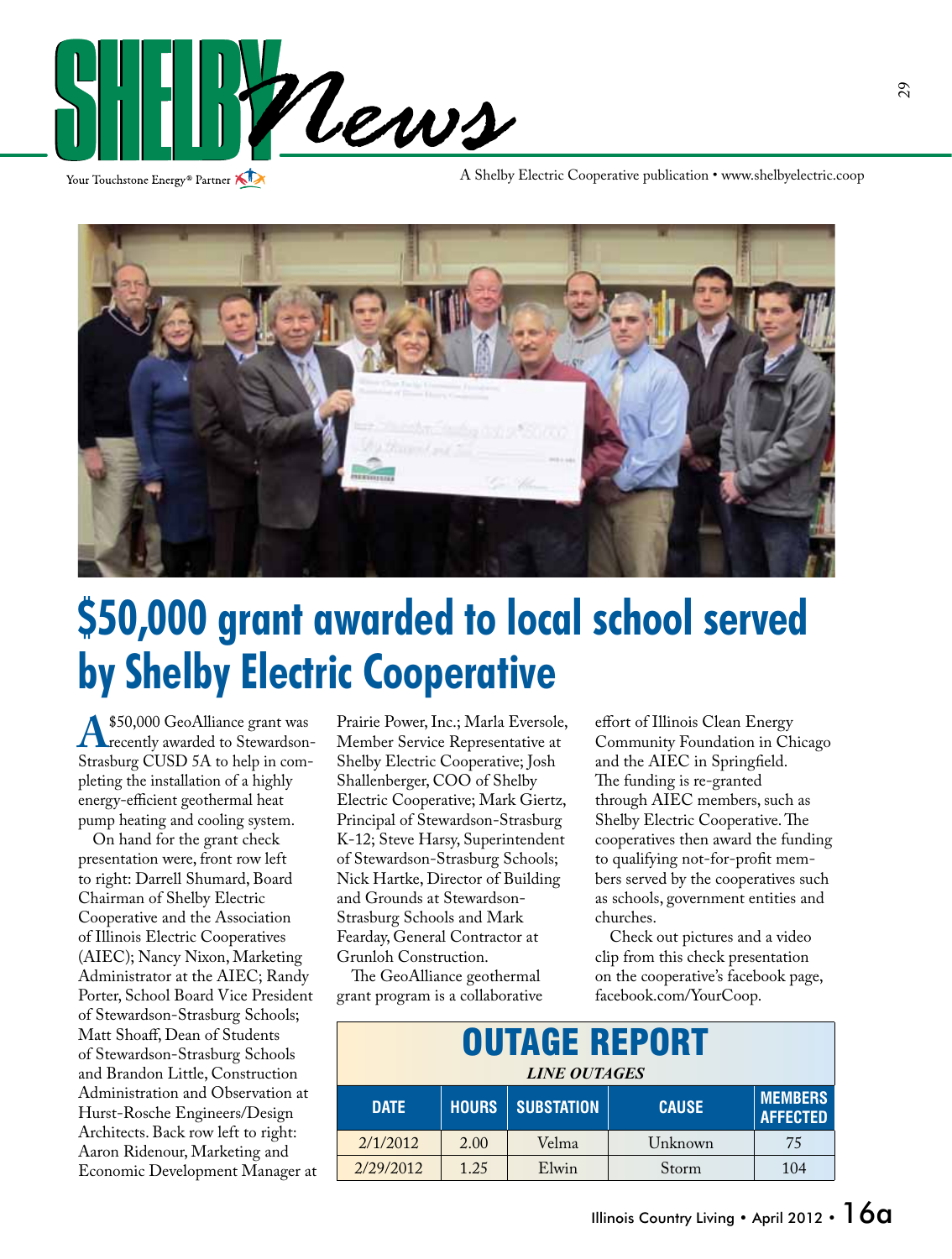## $\frac{1}{2}$

### REAL LIFE **1 REAL POWER**

# **Getting real with Marla**

*"Absolutely nothing has changed in my house."* This statement is often what I hear when members inquire about their high electricity use. I find this intriguing because my house always has something changing. We may have a home improvement project we are working on which uses power tools and extra lights. Teenagers are in and out with their friends and electricity-using activities. The outside animals may need heat lamps and tank heaters in cold weather or fans during hot weather. We use more water in the hot months which requires the well pump to run more often. The air compressor gets used, then possibly forgotten and left plugged in. I hang laundry outside to dry a lot less in the winter time.

 It is always possible that nothing has changed and that might be the problem.

 My levels of insulation sure needed changed (increased). Have you examined your attic and crawl space/basement recently? Are sills, joists, cracks



P.O. BOX 560 Shelbyville, IL 62565 **Phone: 217-774-3986 Fax: 217-774-3330 www.shelbyelectric.coop twitter.com/YourCoop facebook.com/YourCoop**

**Office Hours:** 7:30 a.m. - 4:30 p.m.



and crevices caulked? Is your insulation adequate; or has it settled, fallen down or become damaged?

- Do you have an old refrigerator? A survey conducted by the Cooperative Research Network found that 19 percent of homes have two refrigerators. A refrigerator from the 1970s can cost \$200 more per year to operate than a new model. A refrigerator from the 1980s may use \$100 more a year to operate than a new unit. Also, 40 percent of U.S. households have a stand-alone freezer. If you upgrade to a new refrigerator and move the old unit to the garage or basement, be prepared to pay the extra monthly expense for keeping it operational.
- Have the heating and air filters been changed recently? Spring cleaning might lead to more energy saving changes. Here

are a few ideas to get you started:

 When washing windows, be sure

to lock them upon finishing. Unlocked windows can creep open and not keep a good seal. You may also find a window open, as my mother-in-law did this winter in her basement after a family get-together!

- Clean the dryer vent louvers on the exterior of your house. Be sure they are opening and closing properly and are free of lint.
- Make sure livestock tank heaters and heated pet bowls are unplugged.
- Did you use a humidifier this winter? If no longer needed, unplug it.
- Clean winter debris from around the outside air conditioning unit. Celebrate Earth Day, April 22nd,

by completing a project to make your home more energy efficient or by shutting off all the lights and electronics and taking a walk outside!

> *–Marla Eversole, Member Services Representative*



*Ken Macken, Manager of Safety & Loss Control for the Association of Illinois Electric Cooperatives (AIEC), recently presented Shelby Electric Linemen with awards that were won during the AIEC's 13th annual Lineman's Safety Rodeo held last fall. Linemen Brian Chevalier, Matt Clark and Jamie Sharp were awarded a plaque for finishing in 2nd place for Best Team Overall. Chevalier also received an individual award for champion of the Individual Egg Climb. From left are Clark, Chevalier, Sharp and Macken. The AIEC is located in Springfield, Illinois.*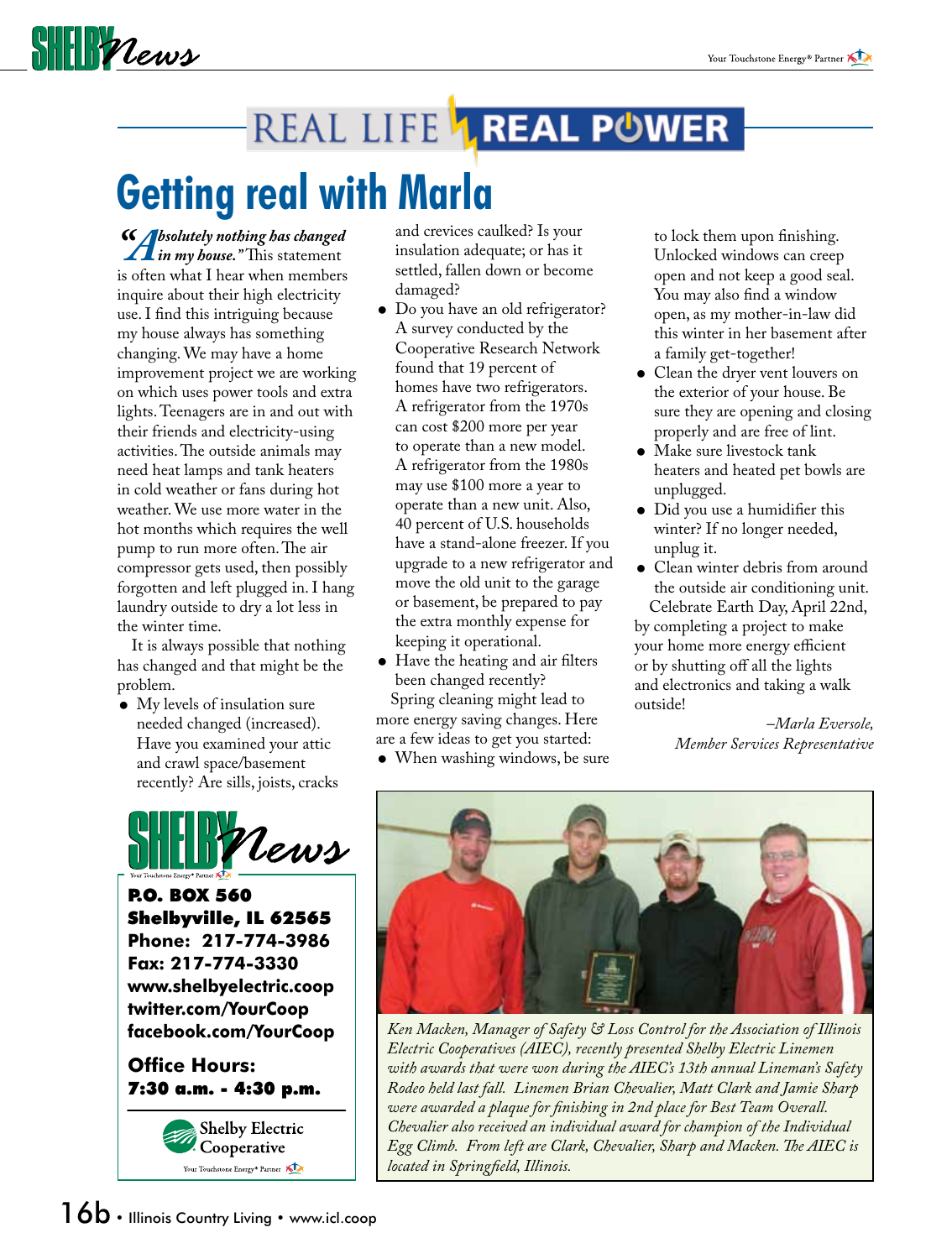### $\frac{1}{2}$

## **Celebrate Earth Day by recycling**

The first Earth Day was<br>
April 22, 1970 and was the<br>
creation of founder Gaylord Nels creation of founder Gaylord Nelson who was a U.S. Senator from Wisconsin at the time. This month will celebrate the 42nd year of Earth Day on April 22nd.

Shelby Electric Cooperative, through its recycling program, the Power of Green, encourages everyone to make a conscious effort to recycle this month. Maybe even start a recycling program at home or office in honor of Earth Day 2012.

 Power of Green recycling is located at the cooperative's PWRnet location on Route 16 east of Shelbyville. Hours of operation are Tuesdays and Saturdays from 8 a.m. to noon and on Thursday afternoons from 1 p.m. to 4 p.m. Please check www.shelbyelectric.coop or call them at 217-774-2323 to find out what items the Power of Green accepts.

 Since its inception in July 2010, the Power of Green has recycled more than 68 tons or 135,800 pounds of material. That would be equivalent to an army tank that was built in the 1980s.

#### **Electronic Recycling Day announced**

 If you haven't heard by now, the new Electronics and Reuse Law went into effect January 1, 2012, which basically bans electronics from landfills. Consumers and businesses can no longer throw computers, monitors, televisions and other e-waste into the garbage.

So, what are you supposed to do with items like televisions, computers and printers when you don't want them anymore? Recycle them! On Saturday, April 21, 2012, Shelby County Habitat for Humanity will host an electronic

recycling day at the Shelbyville Walmart parking lot from 9 a.m. to 3 p.m. Vintage Tech Recyclers, Inc. will be on hand to take all those unwanted or used electronic items.

 To see a full listing of items they will be accepting visit the cooperative's website: shelbyelectric.coop or call 217-774- 3695/217-825-9581 and ask for Donna Russell.

#### **Other area businesses that recycle electronics are listed below:**

 **BLH Computers** 123 W. Main Cross in Taylorville 824-2500 *No microwaves, toasters,* 

*kitchen or bathroom appliances accepted*

 **BLH Computers** 2350 E. Logan in Decatur 424-4040

*No microwaves, toasters, kitchen or bathroom appliances accepted*

 **Land of Lincoln Goodwill** 1004 Keller Drive in Effingham 789-0400 *No televisions or large appliances accepted*

#### **Mervis Industries** 612 N. Logan in Mattoon 235-5575

*No microwaves, large appliances, speakers or console TVs (accepted TVs must be in tact) (It is highly recommended to call the facility before making the trip to ensure they accept what you're wanting to recycle.)*

 Let us all take an active role in helping our planet by recycling and what better time to start than the month we celebrate Earth Day.



I<sup>n</sup> nonor of earth Day (April<br>
22nd) you may consider plant-<br>
ing trees or shrubs. Remember to n honor of Earth Day (April 22nd) you may consider plantcall JULIE before you dig!

 Whether you are planning to do it yourself or hire a professional, smart digging means calling 811 before each job. Homeowners often make risky assumptions about whether or not they should get their utility lines marked, but every digging job requires a call – even small projects like planting trees and shrubs.

 If you hit an underground utility line while digging, you can harm yourself or those around you, disrupt service to an entire neighborhood and potentially be responsible for fines and repair costs.

*For more information, visit their website at http://www.call811.com*